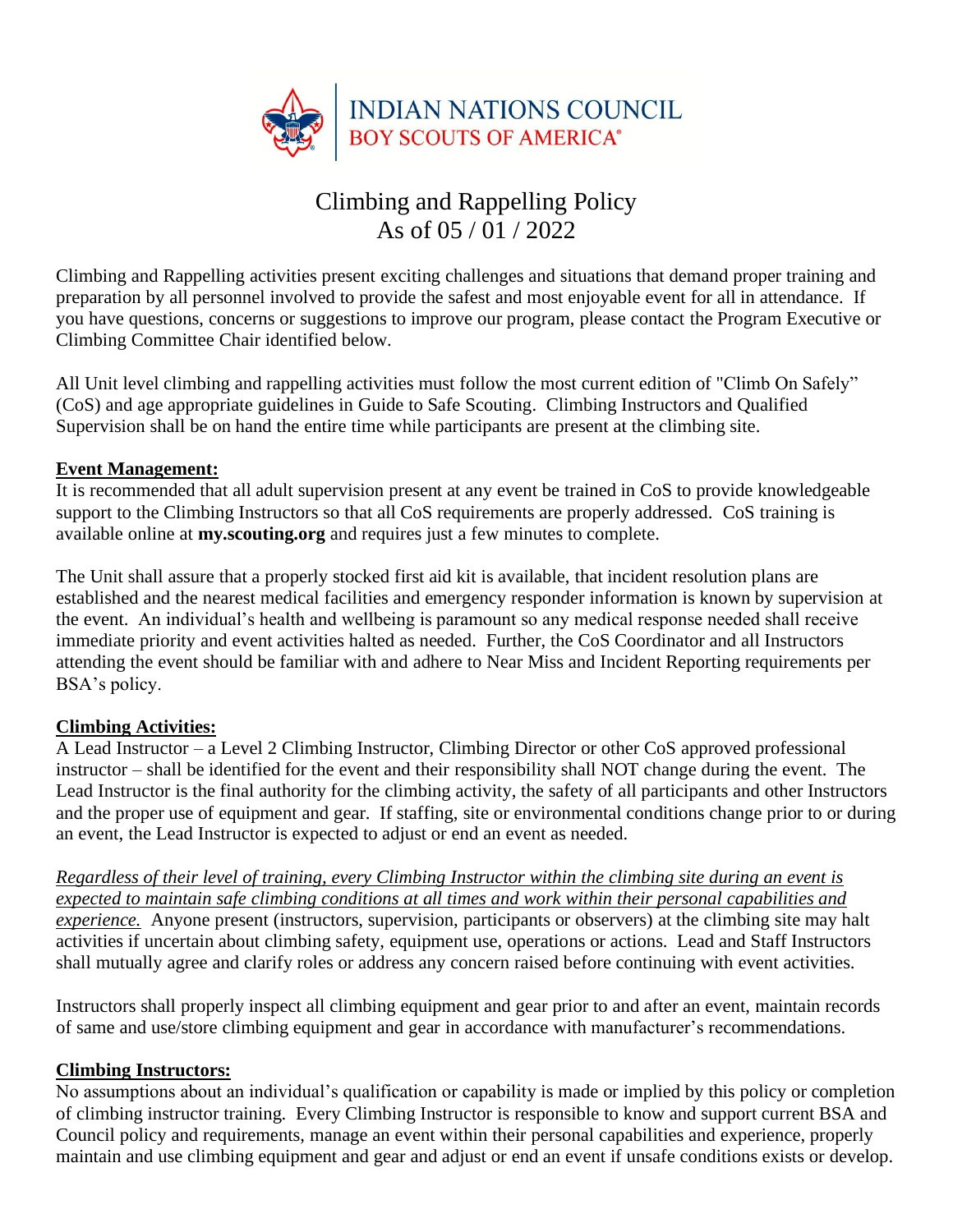All Climbing Instructors must be registered with the BSA and have current Youth Protection Training and successfully complete training provided by BSA (Indian Nations Council or a National Camp School) or any of the qualified professional organizations identified in Climb on Safely. It is recommended for individuals that have received qualified professional training to report their completion of training to the Climbing Committee Chair for record keeping purposes.

Climbing training levels are as follows:

Climbing Instructor in Training (CIIT) – annual reevaluation for 16-17 year olds. Artificial Climbing Structure Level 1 – annual reevaluation for 18+ year olds. Artificial Climbing Structure Level 2 – reevaluation every 3 years for 21+ year olds. Climbing Instructor Level 1 – annual reevaluation for 18+ year olds. Climbing Instructor Level 2 – reevaluation every 3 years for  $21+$  year olds. Climbing Director – National Camping School training, 5 year reevaluation for 21+ year olds.

Instructors should remain active after training and document their efforts in scouting activities at Unit, District or Council efforts. Reevaluation of an Instructor at the end of a term does not necessarily require going back through all training sessions. Responsibilities for each training level above is covered in full detail during training. Please see Council training calendar and climbing page for a description of training classes and dates.

## **Council Property Use and Site Endorsements:**

Standard Operating Procedures exist for every site and identify how equipment and gear shall be used for any structure. A Lead Instructor must have a Site Endorsement before using Council sites or equipment. The process to obtain a site endorsement is covered during Instructor training.

Subject to weather, scheduling and other requirements, the following sites exist on Council property for use by properly trained Climbing Instructors serving either Council or Unit events:

- Indoor Artificial Climbing Wall at Mabee and Hale with Artificial Climbing Structure Level 2 training.
- Top Rope Climbing only on Outdoor Artificial Climbing Walls at Mabee, Hale or Graves with Artificial Climbing Structure Level 2 training.
- Climbing / Rappelling on Outdoor Artificial Climbing Tower at Mabee, Hale or Graves with Level 2 Climbing Instructor training.
- Climbing or Rappelling on Natural Rock Wall at Cherokee with Level 2 Climbing Instructor training.
- ➢ A Council Site Reservation form, available at the scout office, on Council web site or from parties below, should be submitted 3 weeks prior to the event date; equipment and usage fees and restrictions may apply.
- ➢ Prior to use of any structure or equipment, state issued identification will be requested by Council staff at location (Ranger typically) to confirm Lead Instructor identity, training status, facility reservation and equipment needs.
- $\triangleright$  Council does not supply Climbing Instructors for use by Units. Climbing Instructors may agree to assist at a Unit event but their attendance is not guaranteed nor scheduled by the Council. Please contact parties below for assistance in identification of Climbing Instructors that may be available to staff your event.

## **Climbing Gear and Equipment:**

Council has and maintains climbing equipment and gear that can be reserved for use on Council structures and property by Units if desired – see Climbing Site Reservation form for details and fees. The Council is unable to check out climbing gear or equipment to any Unit for use off Council property.